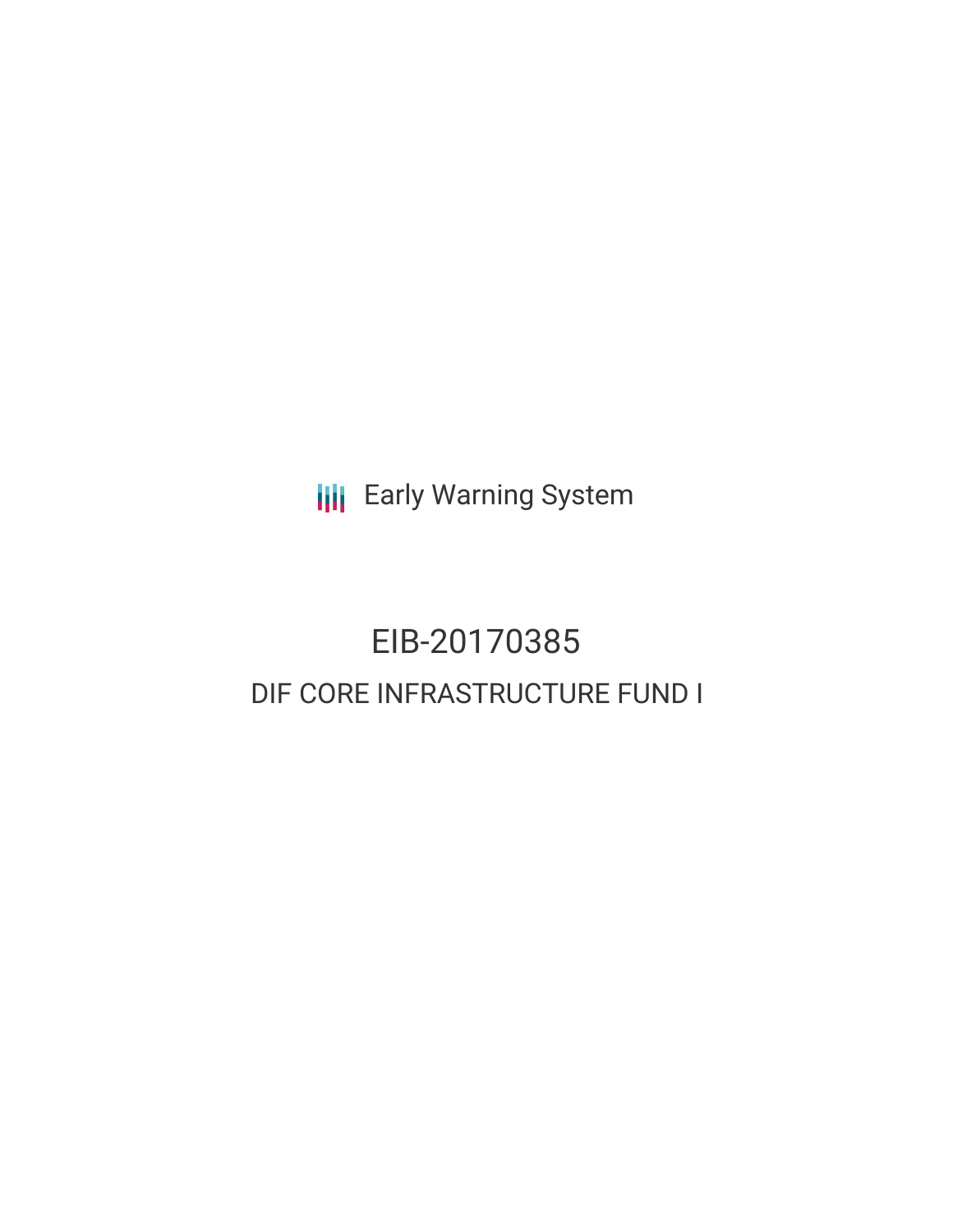#### **Quick Facts**

| <b>Financial Institutions</b>  | European Investment Bank (EIB)    |
|--------------------------------|-----------------------------------|
| <b>Status</b>                  | Approved                          |
| <b>Bank Risk Rating</b>        | U                                 |
| <b>Voting Date</b>             | 2017-11-15                        |
| <b>Borrower</b>                | Private Entity(ies)               |
| <b>Sectors</b>                 | Communications, Energy, Transport |
| <b>Investment Type(s)</b>      | Loan                              |
| <b>Investment Amount (USD)</b> | \$70.70 million                   |
| <b>Loan Amount (USD)</b>       | \$70.70 million                   |
| <b>Project Cost (USD)</b>      | \$530.26 million                  |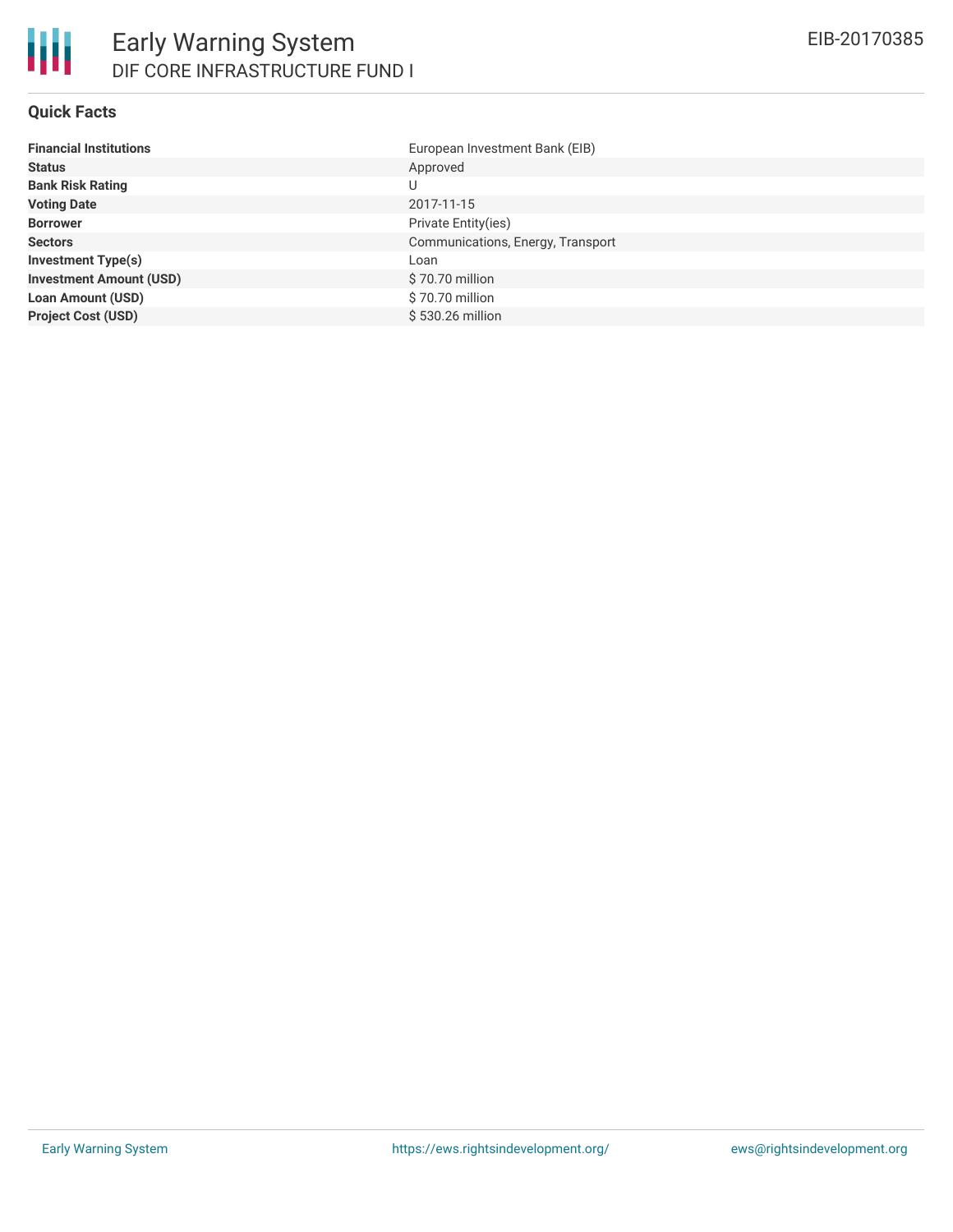

# **Project Description**

According to EIB website, the fund targets high-quality core infrastructure investments in projects which will deliver stable cash flows with primarily mid-term (e.g. 5-15 year) contracted income streams.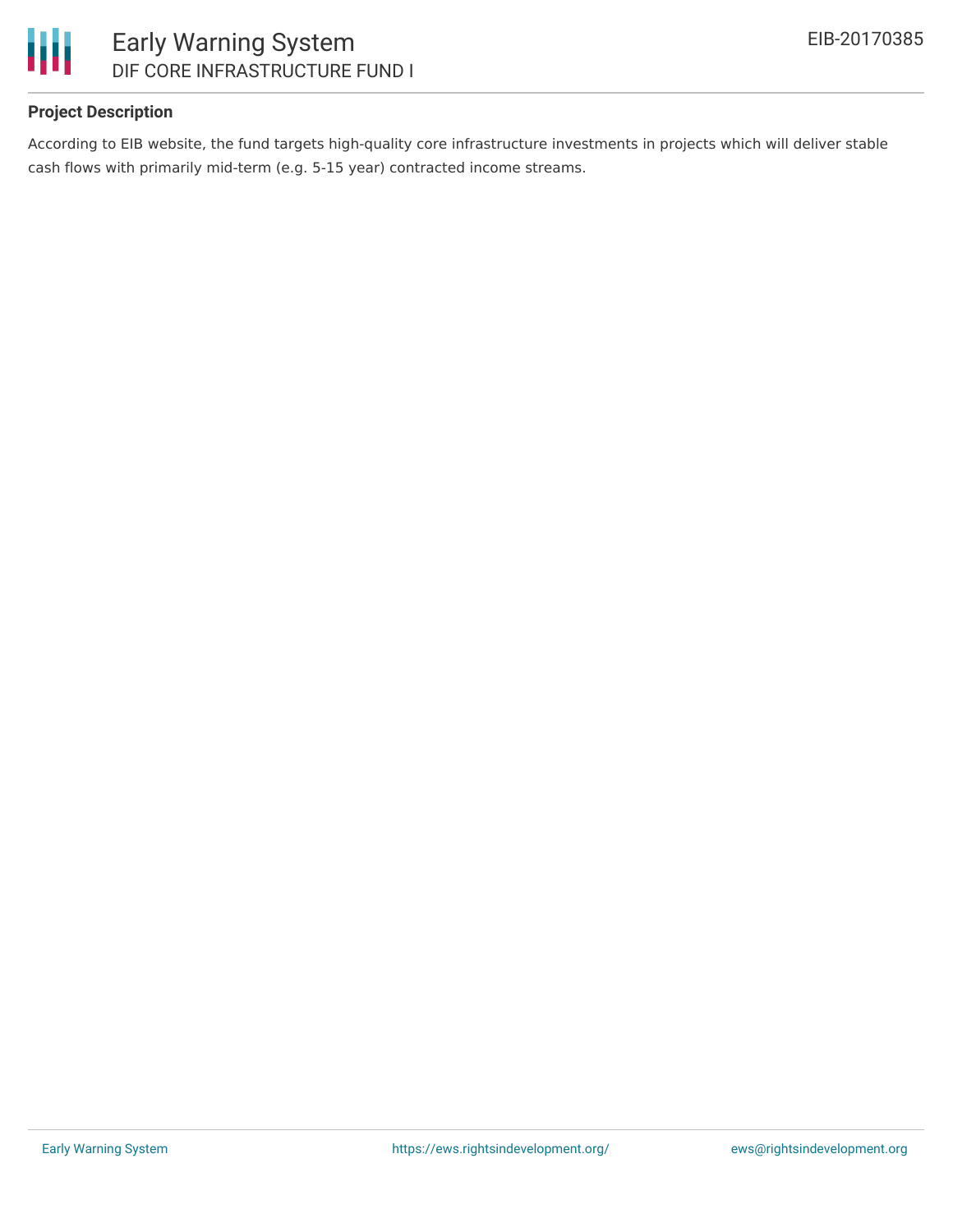

#### **Investment Description**

European Investment Bank (EIB)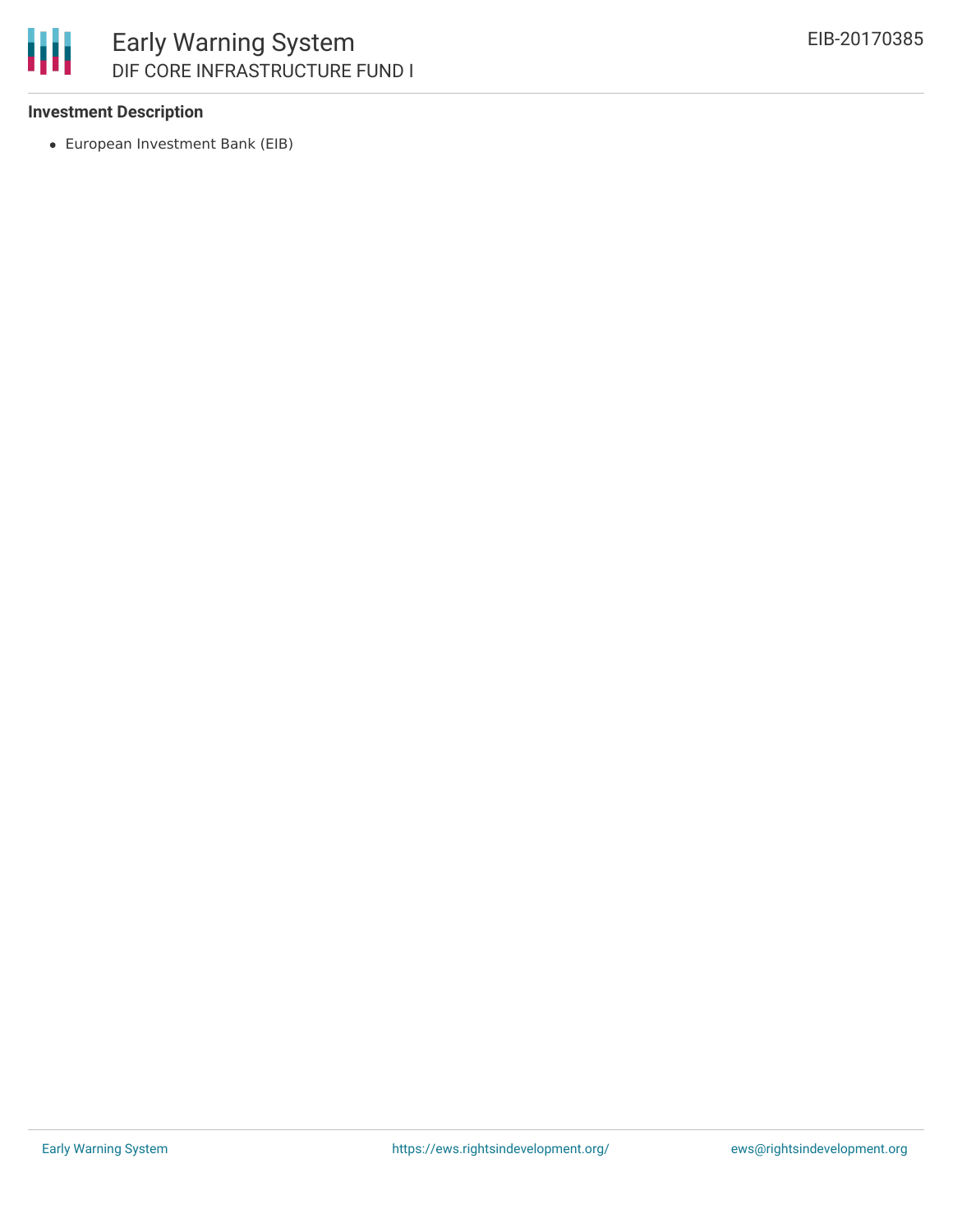## **Contact Information**

No contact information provided at the time of disclosure.

#### ACCOUNTABILITY MECHANISM OF EIB

The EIB Complaints Mechanism is designed to facilitate and handle complaints against the EIB by individuals, organizations or corporations affected by EIB activities. When exercising the right to lodge a complaint against the EIB, any member of the public has access to a two-tier procedure, one internal - the Complaints Mechanism Office - and one external - the European Ombudsman. A complaint can be lodged via a written communication addressed to the Secretary General of the EIB, via email to the dedicated email address complaints@eib.org, by completing the online complaint form available at the following address: http://www.eib.org/complaints/form, via fax or delivered directly to the EIB Complaints Mechanism Division, any EIB local representation office or any EIB staff. For further details, check:

http://www.eib.org/attachments/strategies/complaints\_mechanism\_policy\_en.pdf

When dissatisfied with a complaint to the EIB Complaints Mechanism, citizens can then turn towards the European Ombudsman. A memorandum of Understanding has been signed between the EIB and the European Ombudsman establishes that citizens (even outside of the EU if the Ombudsman finds their complaint justified) can turn towards the Ombudsman on issues related to 'maladministration' by the EIB. Note that before going to the Ombudsman, an attempt must be made to resolve the case by contacting the EIB. In addition, the complaint must be made within two years of the date when the facts on which your complaint is based became known to you. You can write to the Ombudsman in any of the languages of the European Union. Additional details, including filing requirements and complaint forms, are available at: http://www.ombudsman.europa.eu/atyourservice/interactiveguide.faces